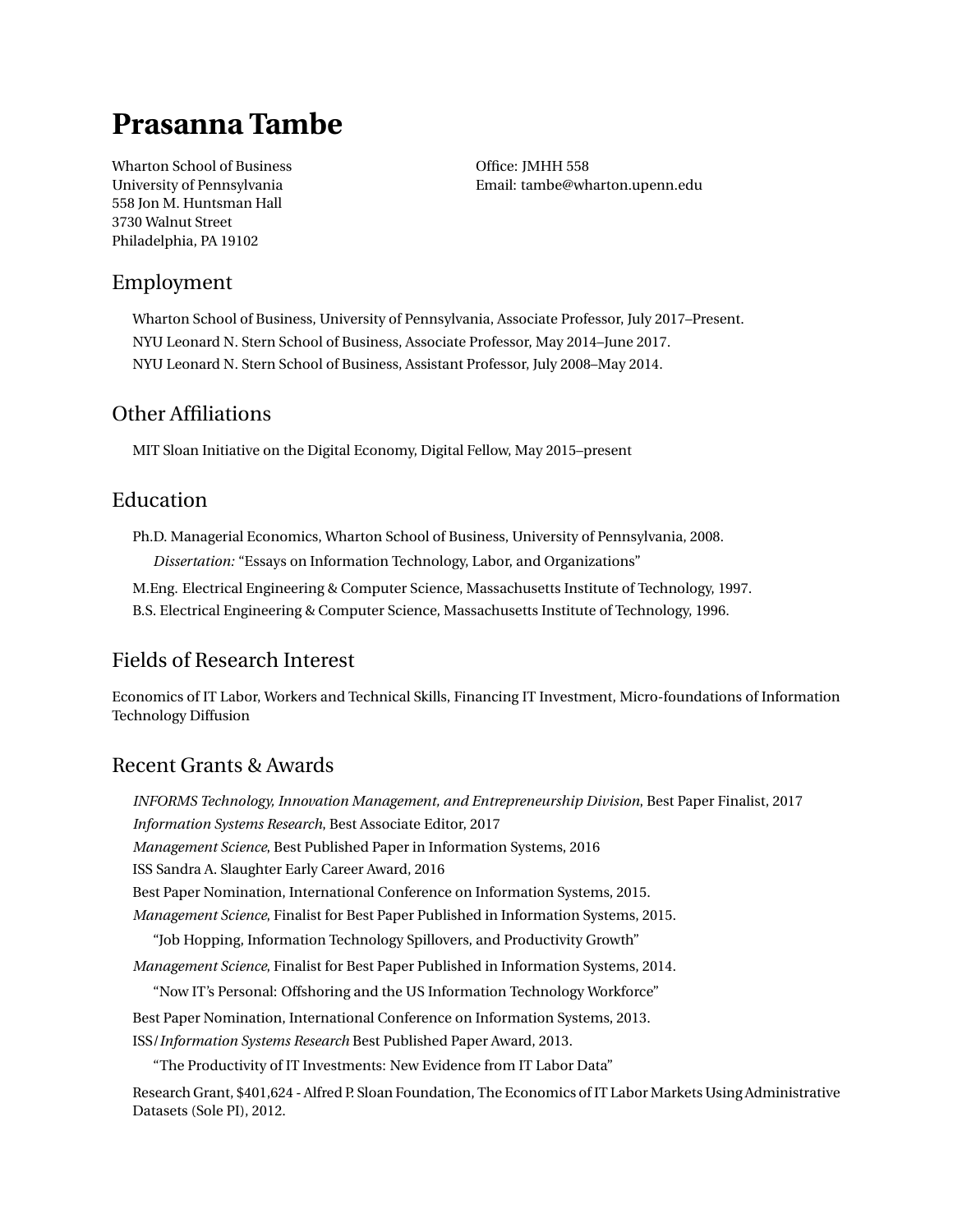#### Research

#### *Research Publications*

- 1. Tambe, P., X. Ye, and P. Cappelli. Paying to program? Engineering Brand and High-Tech Wages. Forthcoming at *Management Science*.
- 2. Avgar, A., P. Tambe, and L. Hitt. (2018). Built to Learn: How Work Practices Affect Employee Learning During Healthcare Information Technology Implementation, *MIS Quarterly*, 42(2), 645-659.
- 3. Agrawal, A., P. Tambe. (2016). Private Equity and Workers' Career Outcomes: The Role of Technological Change. *The Review of Financial Studies*, 29(9), 2455-2489.
- 4. Hitt, L., P. Tambe. (2016). Healthcare IT, Work Organization, and Nursing Home Performance. *Industrial and Labor Relations Review*, 69(4), 834-859.
- 5. Tambe, P. (2014). Big Data Investment, Skills, and Firm Value. *Management Science*. 60(6), 1452–1469.
- 6. Tambe, P., L. Hitt. (2014). Measuring Information Technology Spillovers. *Information Systems Research*. 25(1), 53–71.
- 7. Tambe, P., L. Hitt. (2013). Job Hopping, Information Technology Spillovers, and Productivity Growth. *Management Science*. 60(2), 338–355.
- 8. Tambe, P., L. Hitt. (2012). The Productivity of Information Technology Investments: Evidence from IT Labor Data. *Information Systems Research*. 23(3-1), 599–617.
- 9. Tambe, P., L. Hitt, E. Brynjolfsson. (2012). The Extroverted Firm: How External Information Practices Affect Innovation and Productivity. *Management Science*. 58(5), 843-859.
- 10. Tambe, P., L. Hitt. (2012). Now IT's Personal: Offshoring and Shifting Skill Composition of the IT Workforce. *Management Science*. 58(4). 678-697.
- 11. Tambe, P., L. Hitt. (2010). How Offshoring Affects IT Workers. *Communications of the ACM*. 53(10), 62-70.
- 12. Hitt, L., P. Tambe. (2007). Broadband Adoption and Content Consumption. *Information Economics and Policy*. 19(3-4), 362-378.

#### *Working Papers*

- 13. Cappelli, P., P. Tambe, and V. Yakubovich. Artificial Intelligence in Human Resources Management: Challenges and a Path Forward. Under revision.
- 14. Tambe, P. AI, Data Science, and the New Basic Skills. Under review.
- 15. Agrawal, A. and P. Tambe. Takeovers and Employee Job Search.
- 16. Tambe, P., L. Hitt, E. Brynjolfsson, and D. Rock. IT Intangibles and Superstar Firms.
- 17. Tambe, P. An Inside Job? Gender, Job Search, and the IT Pay Gap.
- 18. Horton, J. and P. Tambe. The Death of a Technical Skill: Evidence from the Demise of Adobe Flash.
- 19. Brynjolfsson, E., D. Rock, P. Tambe, J. Barrett. People are our Greatest Asset: Measuring the Market Value of Human Capital.
- 20. Tambe, P. The Social Life of Information Technologies.
- 21. Wang, S. and P. Tambe. Super Star Developers in Open Source Software.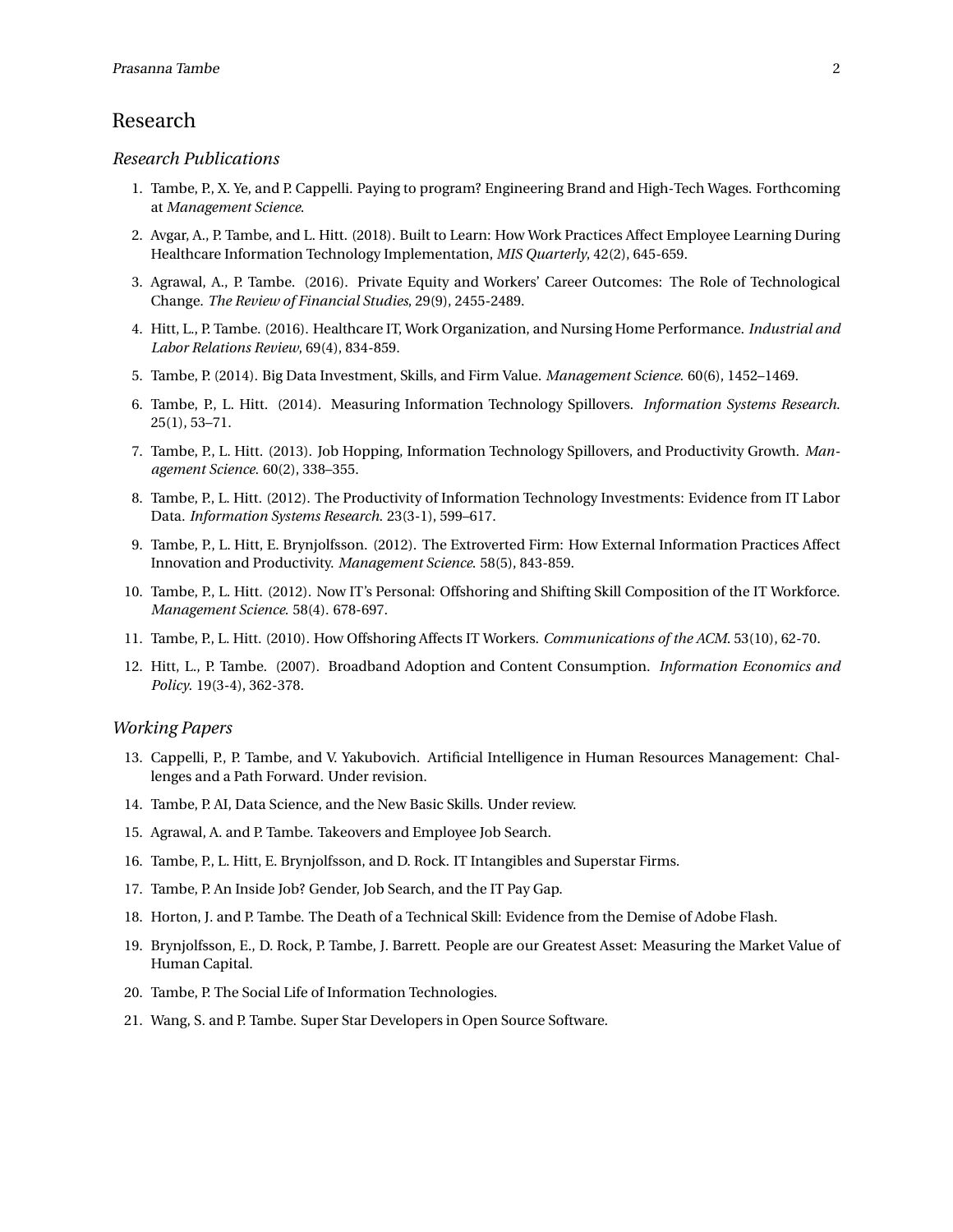#### Books, Articles, and Invited Blog Posts

Tambe, P. (2016). Why it pays to be where the IT talent already is. *MIT Sloan Management Review*, Frontiers Blog.

Horton, J. and P. Tambe. (2015). Labor Economists Get Their Microscope: Big Data and Labor Market Analysis. *Big Data*. 3(3), 1-8.

Ferguson, M., L. Hitt, and P. Tambe. (2013). The Talent Equation: Big Data Lessons for Navigating the Skills Gap and Building a Competitive Workforce. *McGraw Hill Publishing*.

## Refereed Conferences

Tambe, P. 2018. From Data to Decisions: AI and the New Basic Skills. INFORMS Conference on Information Systems and Technology, Phoenix, Arizona.

Ye, X., P. Tambe. 2017. Sourcing and Screening High-Tech Workers. Proceedings of the 37<sup>th</sup> International Conference on Information Systems, Seoul, Korea.

Horton, J., P. Tambe. 2017. The Death of a Technical Skill: Evidence from the Demise of Adobe Flash. INFORMS Conference on Information Systems and Technology.

Ye, X., P. Tambe. 2015. Why Do High-Tech Firms Provide Perks at Work? Proceedings of the 35<sup>th</sup> International Conference on Information Systems, Dallas, TX. (**Best Paper Nomination**)

Ye, X., P. Tambe. 2015. Why Do High-Tech Firms Provide Perks at Work? INFORMS Conference on Information Systems and Technology.

Agarwal, R., R. Bapna, A. Ghose, S. Slaughter, G. Shmueli, P. Tambe. 2014. Does Growing Demand for Data Science Represent New Opportunities for Information Systems? (Panel) Proceedings of the 35<sup>th</sup> International Conference on Information Systems.

Tambe, P., X. Ye, P. Cappelli. 2014. Learning and Wages in High-Tech Labor Markets. INFORMS Conference on Information Systems and Technology.

Agrawal, A., P. Tambe. 2013. Private Equity, Technological Investment, and Labor Outcomes. Proceedings of the 34th International Conference on Information Systems. (**Best Paper Nomination**)

Agrawal, A., P. Tambe. 2013. Private Equity, Technological Investment, and Labor Outcomes. INFORMS Conference on Information Systems and Technology.

Saunders, A., P. Tambe. 2013. A Measure of Firms' Information Practices Based on Textual Analysis of 10-K Filings. INFORMS Conference on Information Systems and Technology.

Tambe, P., P. Cappelli. 2013. Reservation Wages With Consequences: Evidence from Jobs Boards. American Economic Association (AEA) Annual Meeting.

Tambe, P. 2012. Inter-Industry IT Spillovers After the Dot-Com Bust. Proceedings of the 33<sup>rd</sup> International Conference on Information Systems, Orlando, FL.

Tambe, P., L. Hitt, and E. Brynjolfsson. 2011. The Price and Quantity of IT-Related Intangible Capital. Proceedings of the 32nd International Conference on Information Systems.

Tambe, P. 2011. The Dot-Com Crash, the Migration of Technical Skills, and Productivity after the Bust. IN-FORMS Conference on Information Systems and Technology. (**Best Paper Nomination**)

Tambe, P., L. Hitt. 2010. Job Hopping, Knowledge Spillovers, and Regional Returns to Information Technology Investments. Proceedings of the 31<sup>st</sup> International Conference on Information Systems.

Tambe, P., L. Hitt. 2010. Now IT's Personal: Offshoring and the Shifting Skill Composition of the U.S. Information Technology Workforce. Proceedings of the 31<sup>st</sup> International Conference on Information Systems.

Avgar, A., P. Tambe, and L. Hitt. 2010. The Effects of Organizational Factors on Healthcare IT Costs: Evidence from New York Nursing Homes, Proceedings of the 43th Hawaii International Conference on System Sciences.

Tambe, P., L. Hitt, and E. Brynjolfsson. 2008. The Extroverted Firm: How External Information Practices Affect Productivity Proceedings of the 29<sup>th</sup> International Conference on Information Systems.

Tambe, P., L. Hitt. 2007. Offshoring and the Shifting Skill Composition of the U.S. Information Technology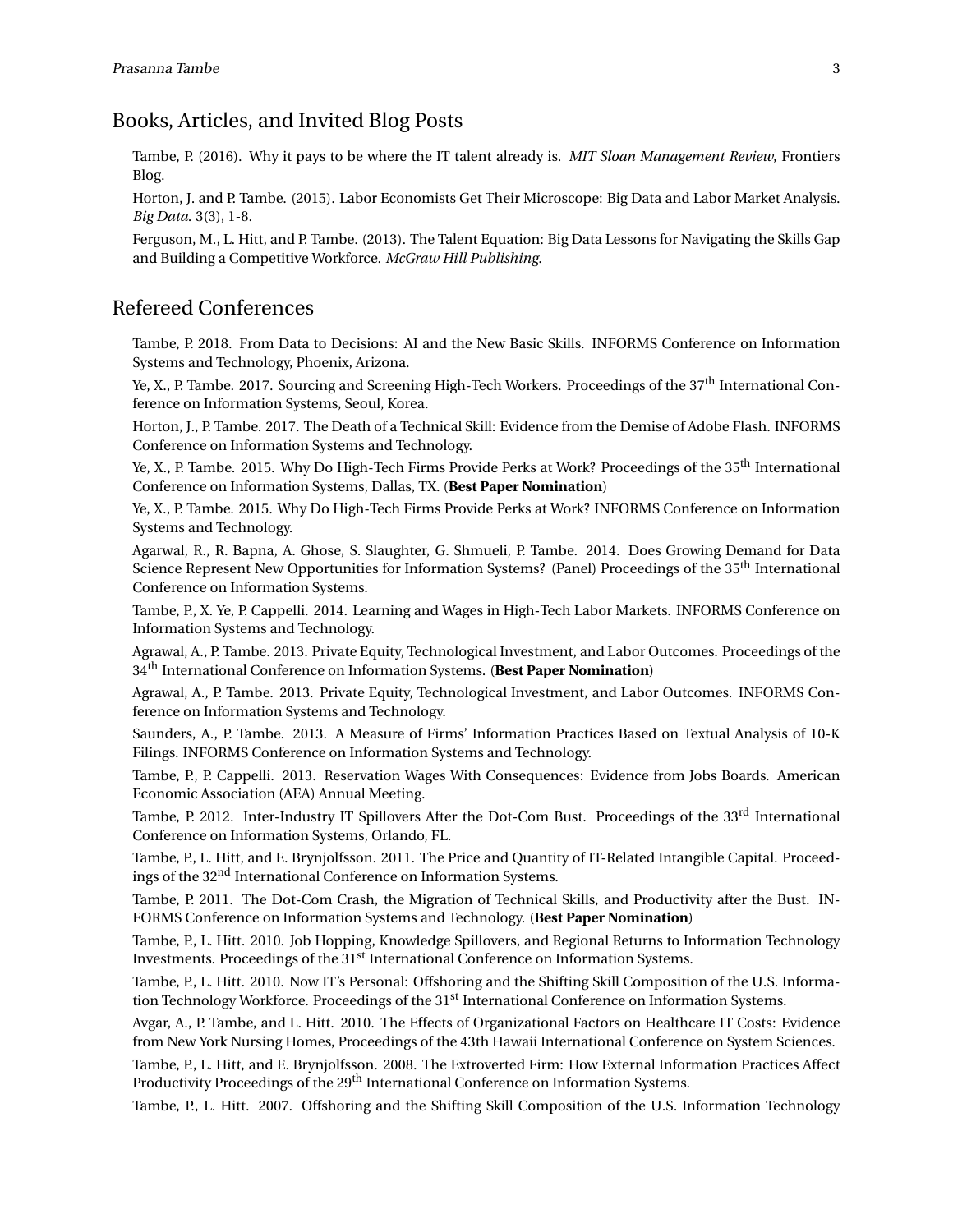Workforce. INFORMS Conference on Information Systems and Technology.

Tambe, P. and L. Hitt. 2006. Measuring Spillovers from Information Technology Investments. Proceedings of the 27<sup>th</sup> International Conference on Information Systems.

#### Invited Seminar Presentations

2019: HBS Digital Initiative Discussion and Symposium

2018: Temple University, Erasmus University, University of Texas, University of Maryland, University of Utah.

2017: Michigan State University, University of Pittsburgh, University of Rochester, Cornell University.

2016: Federal Reserve Bank of Atlanta, University of Texas-Dallas, University of Pennsylvania.

2015: University of Washington, University of Illinois at Chicago, Arizona State University, Harvard University.

2014: Purdue University, Temple University, University of Minnesota, University of Illinois at Urbana-Champaign.

2013: Carnegie Mellon University, Boston College, University of British Columbia, Michigan State University.

2012: University of Maryland, UC San Diego, Georgia Tech, University of Minnesota.

2011: UC Irvine, MIT Sloan School of Management.

2008: New York University, University of Minnesota, Cornell, UC Irvine, University of Maryland.

#### Conference Presentations and Discussions

2018: American Economic Association, Arizona State University Workshop on the Future of Work, Organization Science Winter Conference, NBER IT and Digitization, Academy of Management, NBER Economics of AI, INFORMS Conference on Information Systems and Technology, Workshop on Information Systems and Economics

2017: American Economic Association, NBER IT and Digitization, Academy of Management, INFORMS Conference on Information Systems and Technology

2016: Industry Studies Association, Academy of Management

2015: Academy of Management, NBER Summer Institute (Economics of IT and Digitization), MIT Sloan Initiative on the Digital Economy Conference, Georgia Tech Sandra A. Slaughter Software Conference, NBER Winter Conference on Digitization

2014: Workshop on Information Systems and Economics, International Conference on Information Systems, INFORMS Conference on Information Systems and Technology, Wharton People and Organizations Conference, American Sociological Association, Academy of Management, NBER Summer Institute (Economics of IT and Digitization), London Business School Strategy Conference, ILR Review Conference on Employment Relations in Healthcare

2013: International Conference on Information Systems, Duke Strategy Conference, INFORMS Conference on Information Systems and Technology (CIST), Academy of Management, UCSD/Sloan Foundation - Understanding Change in Science and Engineering, NBER Summer Institute (Economics of IT and Digitization), American Economic Association

2012: International Conference on Information Systems, Workshop on Information Systems and Economics, NBER Summer Institute (Income and Wealth)

2011: International Conference on Information Systems, Industry Studies Association Conference, Workshop for Information Systems and Economics, INFORMS Conference on Information Systems and Technology

2010: NBER Summer Institute (IT and Digitization), Wharton People and Organizations Conference, NYU IOMS 10th Anniversary Day, Industry Studies Association Conference, Workshop for Information Systems and Economics, International Conference on Information Systems, Hawaii International Conference on System Sciences

2009: Workshop for Information Systems and Economics, SASE conference

2008: Workshop on Information Systems and Economics, International Conference on Information System,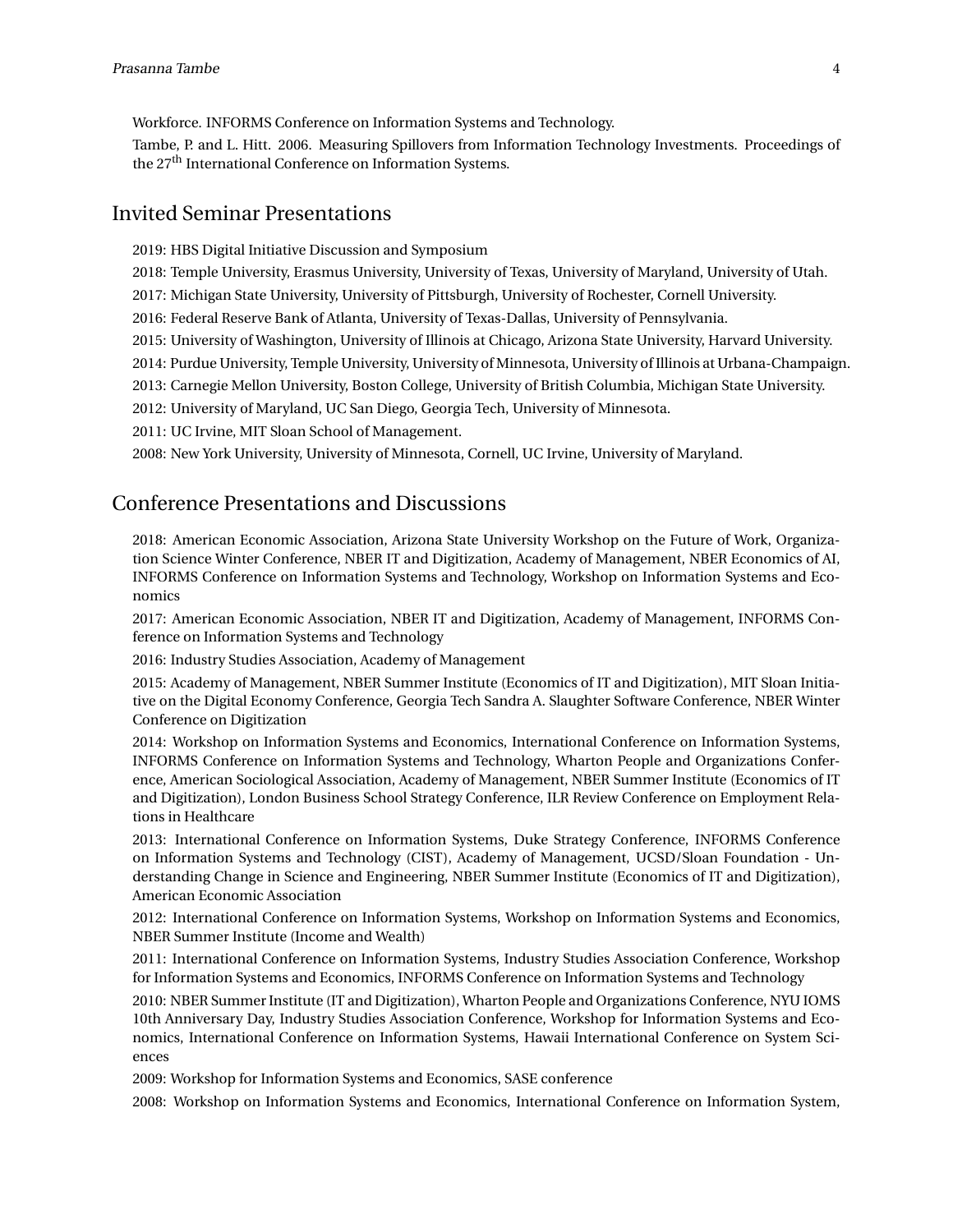Sloan Industry Studies Conference, Commonwealth Foundation, Academy of Management, ICIS Doctoral Consortium, INFORMS, INFORMS Conference on Information Systems and Technology

2007: Academy of Management, Telecommunications Policy Research Conference, International Conference on Information Systems, Workshop for Information Systems and Economics

#### Keynotes, Invited Panels, and Industry Presentations

Burning Glass Technologies, 2017 MGI-NYU Digital Future of Work Summit, 2017 Russell Sage Foundation Workshop on Non-Standard Work, 2016 National Academies/NSF Workshop on Measuring the Science and Engineering Workforce, 2016 Federal Reserve Bank of Atlanta, Public Affairs Forum, "Big data and HR", 2016 Weissberg Forum for Discourse in the Public Square at NYU DC, 2016 MIT On-Demand Economy Conference, 2016 Workforce Ready, (Keynote Talk), "Big data and HR", 2014 Strategic Management Society, "Big data: Revolutionizing innovation and competition" 2014 Rockefeller Foundation & Institute for the Future, "The future of youth employment", 2014 NYU MSBA "Analytics at work" Conference, 2014 Berkeley Data Edge, "Big data investment, skills, and firm value", 2014 UT Austin Workshop on Social and Business Analytics, 2014 The Conference Board, "Technological progress and labor market disruption", 2014 NYU Stern Strategy Conference, "Big data and strategic decision making", 2014 McGraw Hill Webcast, "Open data and big data: Job creation", 2014 The Conference Board, "Big data and HR", 2014 CareerBuilder (Webinar), "The Talent Equation", 2014 International Symposium on Contemporary Labor Economics (Plenary Talk), 2013 The Conference Board, "Big data investment, skills, and firm value", 2013 LinkedIn, "Big data investment, skills, and firm value, 2012

## Internal Seminars and Other Presentations

Big Data for Federal Agencies (Guest Lecture), 2017 Stern Engagement Expo, 2016 Office of Student Engagement Undergraduate Tech Day, 2016 Big Data for Federal Agencies (Guest Lecture), 2015 NYU Stern Creativity and Innovation Seminar, 2015 NYU MOILS (Operations Management Lunch Seminar), 2015 IOMS Research Fest, 2014 NYU MOILS (Operations Management Lunch Seminar), 2014 UC Irvine IT Teaching Workshop, 2012 NYU TUILES (IS Lunch Seminar), 2012 NYU TUILES (IS Lunch Seminar), 2011 NYU TUILES (IS Lunch Seminar), 2010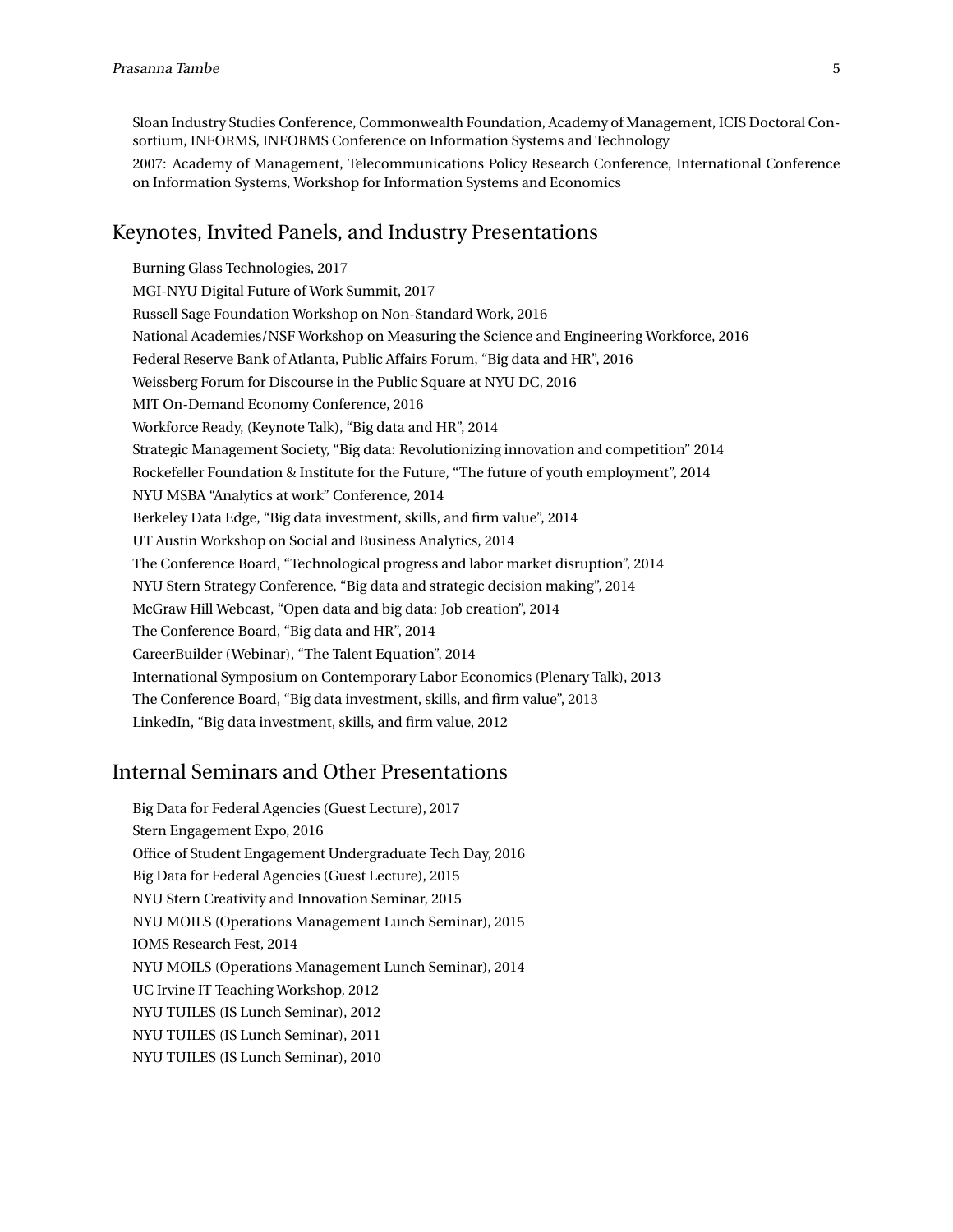#### Teaching

Analytics & the Digital Economy (newly developed course, Instructor ratings in parentheses)

Spring 2017, (7.0/7.0) Fall 2016, (6.8/7.0) Spring 2016, (6.7/7.0)

Information Technology in Business and Society (Instructor ratings in parentheses)

Spring 2017, (6.9/7.0) Spring 2016, (6.9/7.0) Fall 2015, (6.7/7.0) Spring 2015, (6.8/7.0, 6.8/7.0, 7.0/7.0) Fall 2013, (6.5/7.0, 6.5/7.0, 6.5/7.0) Fall 2012, (6.6/7.0, 6.7/7.0, 6.7/7.0) Spring 2012, (6.5/7.0, 6.5/7.0, 6.4/7.0) Spring 2011, (6.5/7.0, 6.2/7.0, 6.3/7.0) Fall 2009, (6.4/7.0, 6.7/7.0, 6.6/7.0) Spring 2009, (6.8/7.0)

#### Professional Service

Co-chair Workshop for Information Systems and Economics (WISE), Munich, 2019 Co-chair IT Teaching Workshop, Philadelphia PA, 2019 Associate Editor, *Management Science*, Mar 2016–Present Associate Editor, *Information Systems Research*, 2015–2019 Associate Editor, *Information Systems Research*, Special Issue on Humans, Algorithms, and AI Co-chair INFORMS Conference on Information Systems and Technology, Philadelphia, 2015 Associate Editor, *MIS Quarterly*, Special Issue on Big Data and Societal Transformation Associate Editor, *Information Systems Research*, Special Issue on IT and the Changing Nature of Work Associate Editor, International Conference on Information Systems, 2011-2014, 2017, 2018 Program Committee, INFORMS CIST, 2011-2014, 2016, 2017 Distinguished Service Award, *Management Science*, 2014 Meritorious Service Award, *Management Science*, 2013 Reviewer for *Alfred P. Sloan Foundation*, *Contemporary Economic Policy*, *Hawaii International Conference on System Sciences*, *IEEE Transactions on Education*, *Information Systems Research*, *International Economic Review*, *International Conference on Information Systems (ICIS)*, *International Journal on Information Management*, *Information Resources Management Journal*, *Journal of Big Data*, *Journal of Business Research*, *Journal of Economics and Management Strategy*, *Journal of Management Information Systems*, *Journal of Strategic Information Systems*, *MIS Quarterly*, *Management Science*, *Manufacturing & Service Operations Management*, *MIT Sloan Management Review*, *National Science Foundation*, *Organization Science*, *Oxford Economic Papers*, *Production and Operations Management*, *Research Policy*, *Review of Financial Studies*, *Science* Session Organizer for Academy of Management 2013 and 2017 and Industry Studies Conference 2011 Session Chair for INFORMS CIST 2013, WISE 2012, and WISE 2011

#### Departmental Service

OID Ph.D. Admissions Committee, 2017–Present